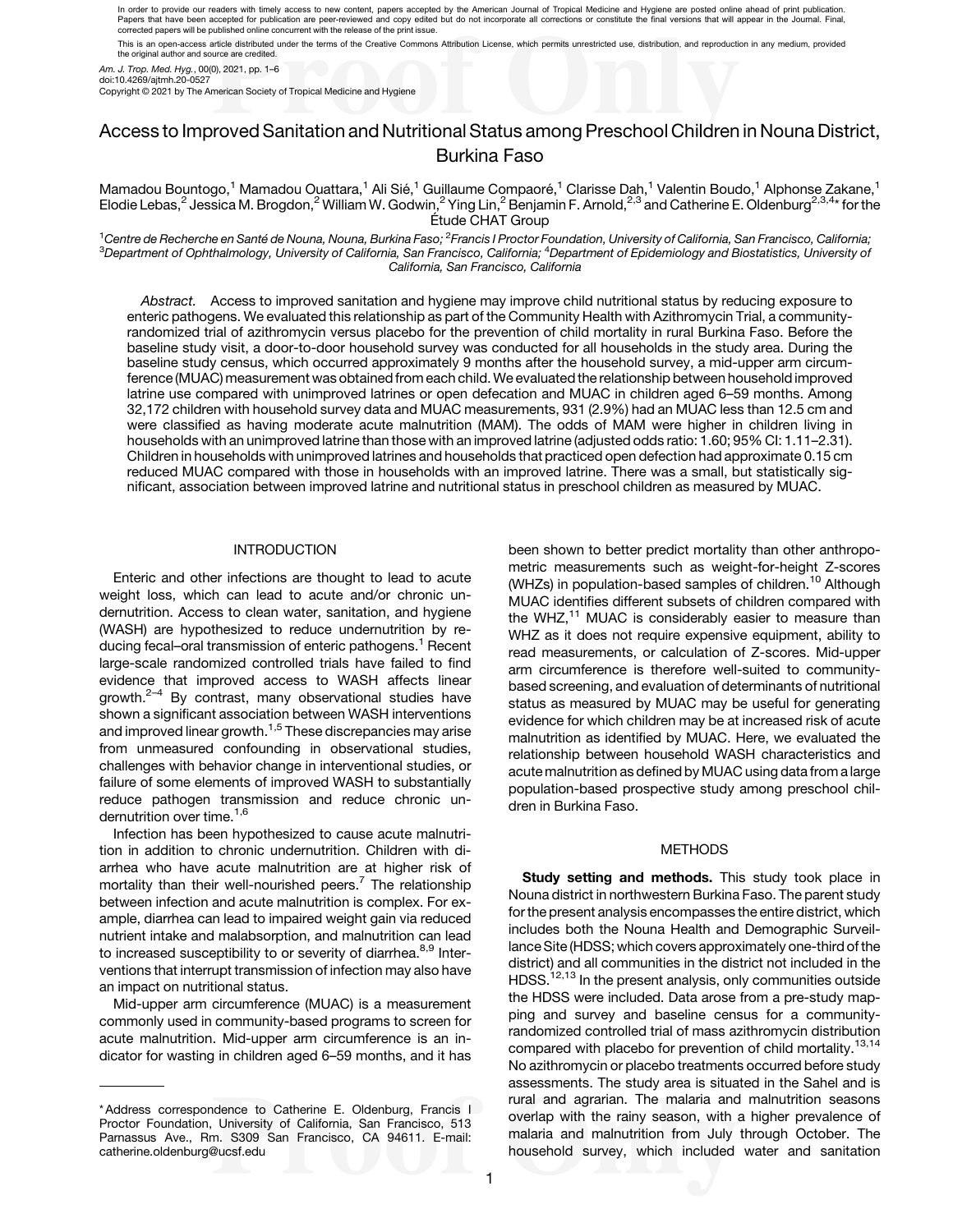assessments, occurred from December 2018 through April 2019, and the baseline study census, which included assessment of nutritional status, occurred from August 2019 through January 2020. The study was reviewed and approved by the Comité National d'Ethique pour la Recherche (National Ethics Committee of Burkina Faso) in Ouagadougou, Burkina Faso, and the Institutional Review Board the University of California, San Francisco, in the United States. Written informed consent was obtained from each head of households for participation in the household survey and census and from each child's caregiver for participation in the study.

Household survey. Before the start of the parent trial, a prestudy mapping exercise and household survey were undertaken in 228 villages in 10 communes of Nouna district, as previously described.<sup>[14](#page-4-0)</sup> Trained enumerators visited each structure in the communities and classified structures as inhabited or uninhabited. Each household was assigned a unique identifying number. The head of each household was interviewed in each inhabited structure and asked to list the number of males and females residing in the household, including each child younger than 5 years, and their dates of birth, gender, religion, and ethnicity. Heads of households then answered questions about the household's structure (such as number of rooms in the household) and assets, including household ownership of radios and mobile telephones. A household wealth index was constructed using a principal components analysis, combining responses for 20 different household assets, including radios, televisions, refrigerators, stoves, telephones, bicycles, and lamps.

Water and sanitation assessment. During the pre-study household survey, heads of households were interviewed about the type of toilet most commonly used by the household, which was categorized as improved latrines (e.g., with a slab), unimproved latrines (no slab), or no latrine/toilet (open defecation). They were then asked about where the household primarily gets its water for cooking and drinking, which was categorized as shallow well, drilled well (borehole), or a nonwell source in the dry season and separately in the rainy season. All WASH variables collected during the household survey are included in this report. Because of time and financial resources, additional WASH measurements were outside of the scope of the parent study.

Nutritional status assessment. During the trial's baseline census, MUAC measurements were obtained for all children who were present at the time of the study who aged between 6 and 59 months. For each child aged between 6 and 59 months, a single MUAC measurement was taken by measuring the midpoint of the child's left arm. Mid-upper arm circumference measurements were collected by 36 enumerators who had been trained by study investigators. A team of supervisors oversaw MUAC measurement collection and provided feedback by following a checklist of items while observing enumerators collecting data. Checklist items include the arm used by the enumerator, the position of the child and their arm during measurement collection, if they measured the midpoint of the arm correctly, and if the MUAC tape was placed correctly (e.g., not too tight or too loose). Additional MUAC measurements were not collected either by the enumerator or the supervisor. Only a single MUAC measurement was obtained from each child because of time and resource constraints in the study. Children with MUAC < 11.5 cm were referred to a nutritional program for severe acute

malnutrition (SAM). Children with MUAC < 12.5 cm were considered to have moderate acute malnutrition (MAM). Midupper arm circumference measurements were taken in a median of 9.4 months after the household survey (interquartile range [IQR]: 8.7–10.2 months). Mid-upper arm circumference measurements were not collected as part of the household survey.

Statistical methods. Descriptive characteristics were calculated overall and by whether or not the child had MAM, with medians and IQRs for continuous variables and proportions for categorical variables. We used logistic regression models to assess the association between 1) the type of latrine most commonly used by the household (categorized as improved latrine, unimproved latrine, or open defecation) and 2) the type of well (shallow or deep) used during the dry season and MAM as defined by the MUAC measurement, adjusted for the child's age and gender, the number of rooms in the household, and radio and mobile telephone ownership as proxies for socioeconomic status, with standard errors adjusted for clustering at the household level using a Huber–White sandwich estimator. We only modeled water source during the dry season because of lack of variability in water sources used between the dry and rainy seasons. We then used linear regression models adjusted for the same covariates to assess the relationship between the child's MUAC as a continuous variable and 1) latrine and 2) well type used by the household, with standard errors accounting for household-level clustering. A second set of models was run including the child's ethnicity and religion and the household wealth index as covariates. These were included in a separate model because of missing data in these variables. These models also included the child's age and gender and the number of room's in the household, with standard errors adjusting for clustering at the household level using a Huber–White sandwich estimator. Because of the low prevalence of SAM, we did not evaluate the relationship between latrine or well type and SAM. All analyses were conducted in Stata 15.1 (StataCorp, College Station, TX).

## RESULTS

We linked 32,165 children aged 6–59 months in 17,311 households between the two surveys. Median MUAC was 14.5 (IQR: 13.9–15.4) cm; 931 (2.9%) children had MAM; and 89 (0.3%) children had SAM. Mean MUAC was 14.6 (SD: 1.2) cm. All, except one, MUAC measurements were in the 9–19.5 cm range. Approximately half of the children were female, but children with MAM were slightly more often female than male [\(Table 1](#page-2-0)). Children with MAM were younger than children without MAM [\(Table 1](#page-2-0)).

Children living in a household with an unimproved latrine had increased odds of MAM as determined by MUAC compared with those living in a household with an improved latrine (adjusted odds ratio: 1.60; 95% CI: 1.11–2.31; [Table 2\)](#page-2-0), but this relationship did not persist after adjusting for ethnicity, religion, and household wealth index. The absolute difference in prevalence of MAM was small between children in households with unimproved versus improved latrines (1.1%, 95% CI: 0.4–1.9). There was no statistically significant difference in MAM in children in households practicing open defecation versus those with improved latrines. Children in both households with unimproved latrines and in those practicing open defection had lower mean MUAC than those in households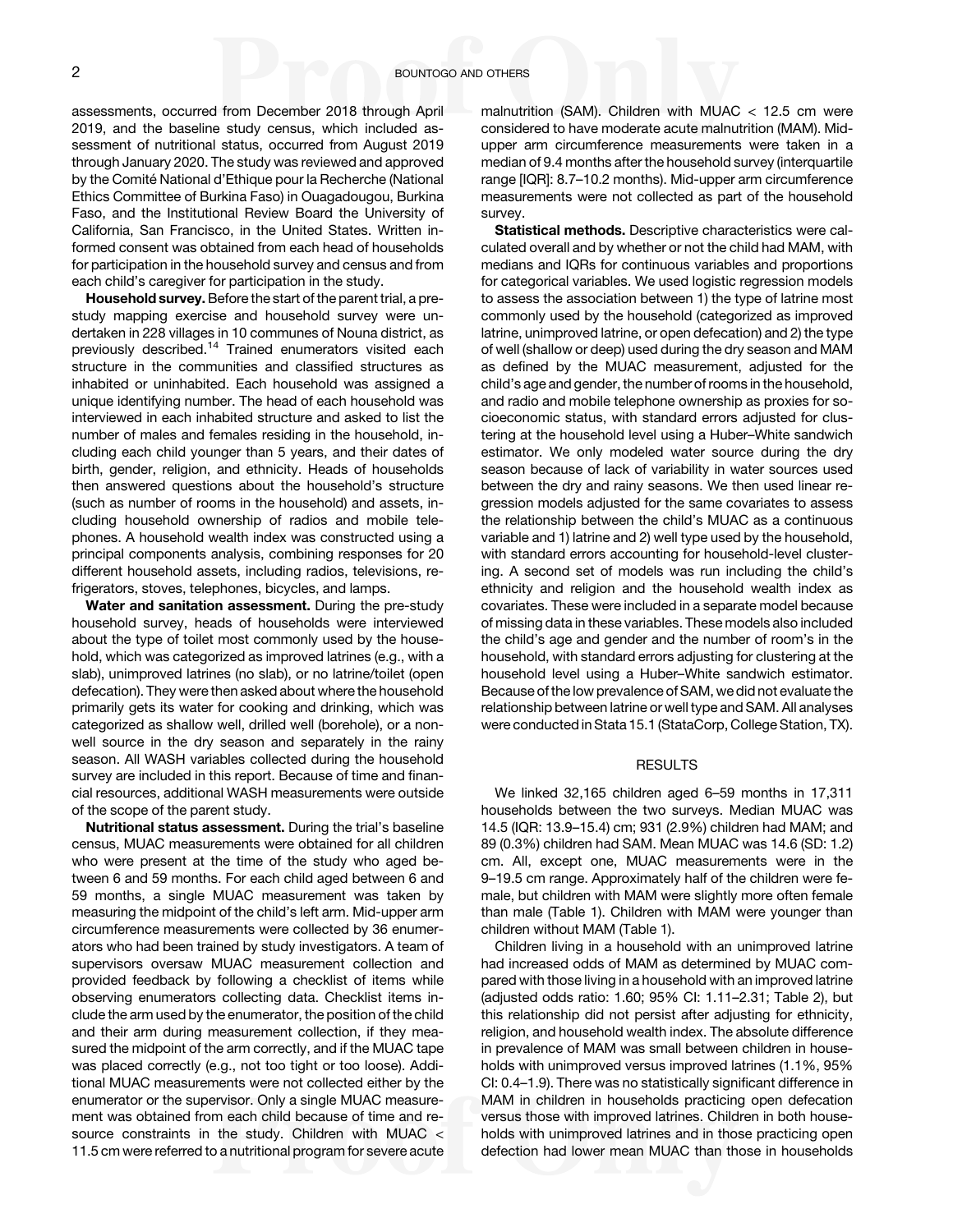<span id="page-2-0"></span>

|                                     | Severe acute<br>malnutrition* | Moderate acute<br>malnutrition <sup>+</sup> | No moderate<br>acute    | MUAC (median,<br>IQR) |
|-------------------------------------|-------------------------------|---------------------------------------------|-------------------------|-----------------------|
| Total                               | 89                            | 842                                         | 31,241                  | 14.5 (13.9 to 15.4)   |
| Child's gender§ <sup>  </sup>       |                               |                                             |                         |                       |
| Male                                | 33 (37.1%)                    | 363 (43.1%)                                 | 15,860 (50.8%)          | 14.6 (14 to 15.5)     |
| Female                              | 56 (62.9%)                    | 479 (56.9%)                                 | 15,381 (49.2%)          | 14.5 (13.7 to 15.4)   |
| Age (months)§ <sup>  </sup>         |                               |                                             |                         |                       |
| $6 - 11$                            | 31 (34.8%)                    | 211 (25.1%)                                 | 2,457 (7.9%)            | 13.8 (13 to 14.5)     |
| $12 - 23$                           | 33 (37.1%)                    | 346 (41.1%)                                 | 6,898 (22.1%)           | 14 (13.3 to 14.7)     |
| $24 - 35$                           | 19 (21.4%)                    | 188 (22.3%)                                 | 6,961 (22.3%)           | 14.5 (13.8 to 15.1)   |
| $36 - 47$                           | 5(5.6%)                       | 61 (7.2%)                                   | 7,237 (23.2%)           | 15 (14.2 to 15.6)     |
| $48 - 59$                           | $1(1.1\%)$                    | 36 (4.3%)                                   | 7,688 (24.6%)           | 15.1 (14.5 to 16)     |
| Ethnicity§ <sup>  </sup>            |                               |                                             |                         |                       |
| Dafing/Marka                        | 14 (15.7%)                    | 146 (17.3%)                                 | 6,818 (21.8%)           | 14.6 (14 to 15.5)     |
| <b>Bwaba</b>                        | 16 (18.0%)                    | 162 (19.2%)                                 | 9,764 (31.3%)           | 14.8 (14 to 15.5)     |
| Mossi                               | 3(3.4%)                       | 35 (4.2%)                                   | 2,237 (7.2%)            | 14.6 (14 to 15.5)     |
| Samo                                | 6(6.7%)                       | 26 (3.1%)                                   | 573 (1.8%)              | 14.5 (13.6 to 15)     |
| Peulh                               | 28 (31.5%)                    | 205 (24.5%)                                 | 4,375 (14.0%)           | 14.2 (13.5 to 15)     |
| Other                               | 15 (16.7%)                    | 185 (22.0%)                                 | 5,067 (16.2%)           | 14.3 (13.5 to 15)     |
| Missing                             | 7 (7.9%)                      | 82 (9.7%)                                   | 2,407 (7.7%)            | 14.5 (13.8 to 15.4)   |
| Religion§ <sup>  </sup>             |                               |                                             |                         |                       |
| Muslim                              | 65 (73.0%)                    | 585 (69.5%)                                 | 18,281 (58.5%)          | 14.5 (13.7 to 15.3)   |
| Catholic                            | 15 (16.9%)                    | 102 (12.1%)                                 | 7,041 (22.5%)           | 14.8 (14 to 15.5)     |
| Protestant                          | $1(1.1\%)$                    | 47 (5.6%)                                   | 2,402 (7.7%)            | 14.8 (15 to 15.5)     |
| Animist                             | 1(1.1%)                       | 26 (3.1%)                                   | 992 (3.2%)              | 14.6 (14 to 15.5)     |
| Other                               | U                             | 0                                           | 118 (0.4%)              | 14.5 (14 to 15.3)     |
| Missing                             | 7 (7.9%)                      | 82 (9.7%)                                   | 2,407 (7.7%)            | 14.5 (13.8 to 15.4)   |
| MUAC, median (IQR)§                 | 11 (10.5 to 11)               | 12 (12 to 12.2)                             | 14.6 (14 to 15.5)       | N/A                   |
| Latrine type§ <sup>∥</sup>          |                               |                                             |                         |                       |
| Improved                            | 6(6.7%)                       | 31 (3.7%)                                   | 1,776 (5.7%)            | 14.7 (14 to 15.5)     |
| Unimproved                          | 45 (50.6%)                    | 494 (58.7%)                                 | 16,701 (53.5%)          | 14.5 (13.8 to 15.4)   |
| Open defecation                     | 38 (42.6%)                    | 317 (37.7%)                                 | 12,757 (40.8%)          | 14.5 (13.9 to 15.4)   |
| Well type <sup>ll</sup>             |                               |                                             |                         |                       |
| <b>Borehole</b>                     | 15 (16.9%)                    | 105 (12.5%)                                 | 4,397 (14.1%)           | 14.7 (14 to 15.5)     |
| Shallow dug well                    | 74 (83.2%)                    | 737 (87.5%)                                 | 26,837 (85.9%)          | 14.5 (13.8 to 15.4)   |
| Number of rooms in                  | 3(2 to 5)                     | 3(2 to 5)                                   | 3(2 to 4)               | N/A                   |
| household, median (IQR)             |                               |                                             |                         |                       |
| Household owns mobile phone         |                               |                                             |                         |                       |
| Yes                                 | 69 (78.4%)                    | 678 (80.9%)                                 | 25,073 (80.8%)          | 14.5 (13.9 to 15.5)   |
| <b>No</b>                           | 19 (21.6%)                    | 160 (19.1%)                                 | 25,073 (19.2%)          | 14.5 (13.8 to 15.4)   |
| Household owns radio§ <sup>  </sup> |                               |                                             |                         |                       |
| Yes                                 | 31 (34.8%)                    | 391 (46.8%)                                 | 15,067 (48.7%)          | 14.5 (13.9 to 15.5)   |
| No                                  | 58 (65.2%)                    | 444 (53.2%)                                 | 15,861 (51.3%)          | 14.5 (13.8 to 15.4)   |
| Household wealth index              | $-0.4$ ( $-1.7$ to 0.5)       | $-0.2$ ( $-1.1$ to 1.1)                     | $-0.1$ ( $-1.1$ to 1.3) | N/A                   |

TABLE 1

Descriptive characteristics of children with and without moderate acute malnutrition  $(N = 32,172)$ 

IQR = interquartile range; MUAC = mid-upper arm circumference. \* Defined as MUAC < 11.5 cm.

 $\dagger$  Defined as MUAC  $\geq 11.5$  cm to < 12.5 cm.

‡ Principal components analysis combining a series of questions related to household resources; responses available for N = 27,480 children.

§ P < 0.05 across categories for malnutrition status by Fisher's exact test (categorical variable) or ANOVA (continuous variable).<br>|| P < 0.05 for MUAC by ANOVA.

with an improved latrine [\(Table 3](#page-3-0)), consistent with approximately 0.15 cm (15 mm) reduced MUAC in households without an improved latrine compared with those with an improved latrine. This relationship was attenuated when adjusting for ethnicity, religion, and household wealth index [\(Table 3](#page-3-0)).

Household use of a dug well compared with a borehole for drinking water during the dry season was not associated with MAM (Table 2). On average, children in households that primarily used a dug well had 0.10 cm (10 mm) smaller MUAC drinking water during the dry season was not associated with<br>MAM (Table 2). On average, children in households that pri-<br>marily used a dug well had 0.10 cm (10 mm) smaller MUAC<br>than those that used a borehole (mean differ

| TABLE 2 |
|---------|
|         |

|                                     | % MAM                    | Bivariate                   |            | Multivariable*              |            | Multivariable <sup>+</sup>  |            |
|-------------------------------------|--------------------------|-----------------------------|------------|-----------------------------|------------|-----------------------------|------------|
|                                     |                          | OR (95% CI)                 | $P$ -value | aOR (95% CI)                | $P$ -value | aOR (95% CI)                | $P$ -value |
| Latrine type                        |                          |                             |            |                             |            |                             |            |
| Improved                            | $37(2.0\%)$              | 1.00                        |            | 1.00                        | -          | 1.00                        |            |
| Unimproved                          | 539 (3.1%)               | 1.55 (1.08 to 2.22)         | 0.02       | 1.60 (1.11 to 2.31)         | 0.01       | 1.24 (0.85 to 1.81)         | 0.28       |
| Open defecation                     | 355 (2.7%)               | 1.34 (0.93 to 1.93)         | 0.12       | 1.36 (0.94 to 1.98)         | 0.11       | 1.06 (0.72 to 1.57)         | 0.76       |
| Well type                           |                          |                             |            |                             |            |                             |            |
| <b>Borehole</b><br>Shallow dug well | 111 (2.6%)<br>811 (2.9%) | 1.00<br>1.13 (0.92 to 1.38) | 0.23       | 1.00<br>1.12 (0.91 to 1.37) | 0.29       | 1.00<br>1.02 (0.82 to 1.25) | 0.89       |

aOR = adjusted odds ratio; MAM = moderate acute malnutrition; OR = odds ratio.

\* Adjusted for child's age, gender, number of rooms in the household, and household's mobile phone and radio ownership (N = 32,172).

† One adjusted for child's age, gender, number of rooms in the household, household wealth index, ethnicity, and religion (N = 27,469).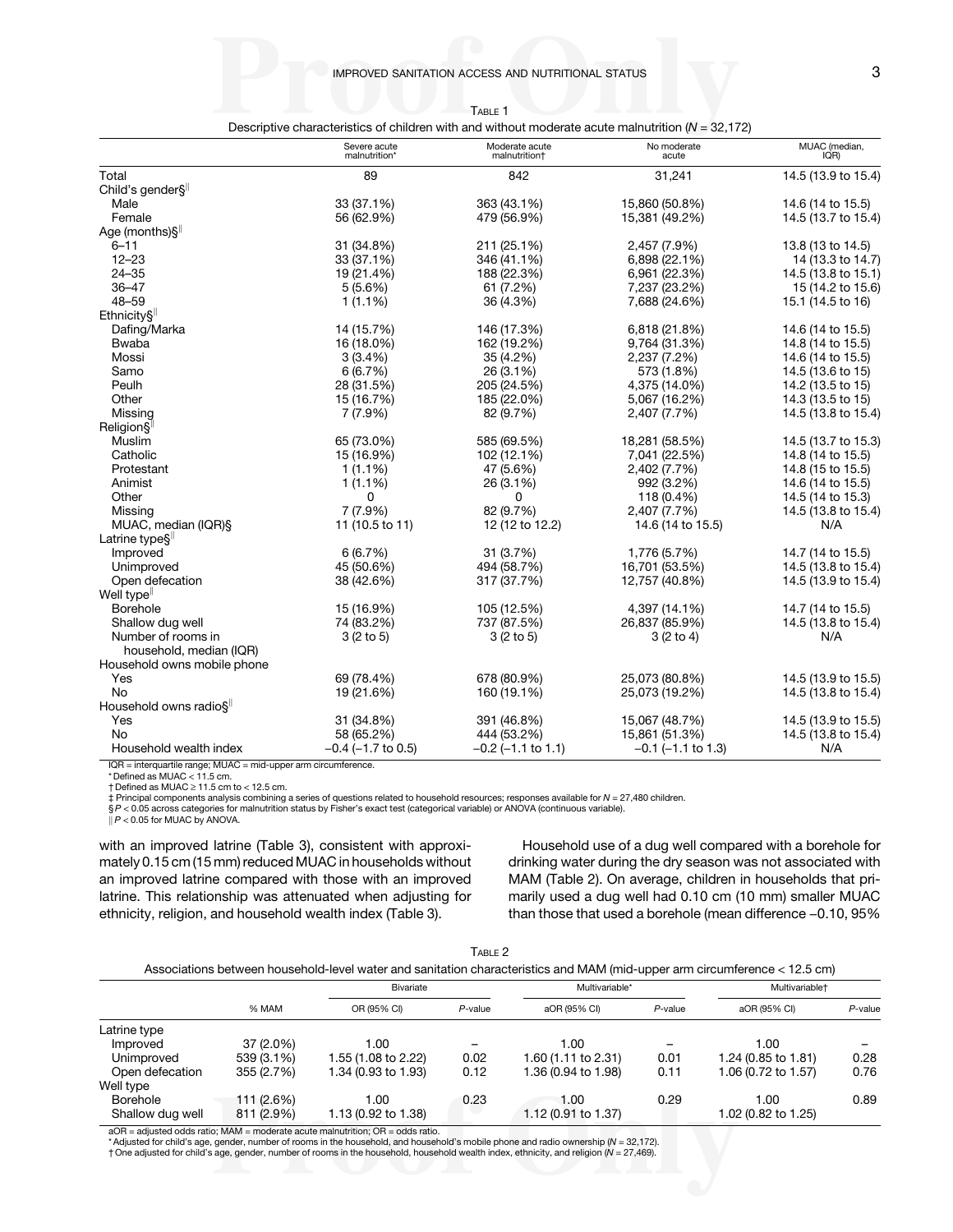### <span id="page-3-0"></span>4 BOUNTOGO AND OTHERS

| Таві є З |                                                                                          |  |
|----------|------------------------------------------------------------------------------------------|--|
|          | Associations between household-level water and sanitation characteristics and MUAC in cm |  |

|                     |                                      | Bivariate                      |            | Multivariable*                            |            | Multivariable <sup>+</sup>                          |               |
|---------------------|--------------------------------------|--------------------------------|------------|-------------------------------------------|------------|-----------------------------------------------------|---------------|
|                     | MUAC median (interquartile<br>range) | Mean difference (cm) (95% CI)  | $P$ -value | Adjusted mean difference (cm)<br>(95% CI) | $P$ -value | Adjusted mean difference (cm)<br>$(95% \text{ Cl})$ | $P-$<br>value |
| Latrine type        |                                      |                                |            |                                           |            |                                                     |               |
| Improved            | 14.7 (14.0 to 15.5)                  | Ref                            |            | Ref                                       |            | Ref                                                 |               |
| Unimproved          | 14.5 (13.8 to 15.4)                  | $-0.15$ ( $-0.21$ to 0.09)     | < 0.001    | $-0.16$ ( $-0.21$ to $-0.10$ )            | < 0.001    | $-0.08$ ( $-0.14$ to $-0.01$ )                      | 0.02          |
| Open<br>defecation  | 14.5 (13.9 to 15.4)                  | $-0.13$ ( $-0.19$ to $-0.07$ ) | < 0.001    | $-0.14$ ( $-0.20$ to $-0.08$ )            | < 0.001    | $-0.08$ ( $-0.15$ to $-0.02$ )                      | 0.01          |
| Well type           |                                      |                                | < 0.001    |                                           | < 0.001    |                                                     | 0.001         |
| <b>Borehole</b>     | 14.6 (14.0 to 15.5)                  | Ref                            |            | Ref                                       |            | Ref                                                 |               |
| Shallow dug<br>well | 14.5 (13.8 to 15.4)                  | $-0.10$ ( $-0.15$ to $-0.06$ ) |            | $-0.10$ ( $-0.14$ to $-0.06$ )            |            | $-0.07$ ( $-0.12$ to $-0.03$ )                      |               |

cm = centimeter; MUAC = mid-upper arm circumference.

Adjusted for child's age, gender, number of rooms in the household, and household's mobile phone and radio ownership (N = 32,172).

† One adjusted for child's age, gender, number of rooms in the household, household wealth index, ethnicity, and religion (N = 27,469).

CI: <sup>−</sup>0.14 to <sup>−</sup>0.06; Table 3), which was similar in models adjusting for ethnicity, religion, and household wealth index. The percentage of households using a dug well during rainy season was similar to that in dry season, and results of the association of drinking water source with nutritional status were similar, regardless of season.

#### **DISCUSSION**

In this large population-based survey of children in northwestern Burkina Faso, we found small, but statistically significant, associations between household latrine type and nutritional status, as determined by MUAC. At the individual level, these differences may not translate to substantial differences in nutritional status for children. An absolute reduction of 1% of acute malnutrition could represent large differences in absolute numbers of children at the population level. However, small effect sizes are more likely to be due to bias in large observational studies as a smaller amount of bias would be required to account for the association, and this association could be due, at least in part, to unmeasured confounding. In models adjusting for the child's ethnicity, religion, and the full household wealth index, relationships were generally attenuated. This could mean that models not adjusting for these variables had unmeasured confounding or that the population without missing data for these variables is different from that with missing data. Mid-upper arm circumference is the most commonly used indicator for community-based screening for malnutrition and has been shown to be a better predictor of mortality than other an-thropometric measurements.<sup>[10](#page-4-0)</sup> If true, any benefit of improved latrine access could yield important population-level benefits.

Access to an improved latrine and improved water sources is hypothesized to lead to better nutritional outcomes via a reduction in enteric pathogen transmission. Trials of rural sanitation and water quality interventions have shown mixed effects for implementation of WASH interventions on diarrhea prevalence and linear growth.<sup>[1](#page-4-0)-[4](#page-4-0),[15](#page-4-0)-[18](#page-5-0)</sup> In areas with high prevalence of diarrhea, it may be difficult to reduce pathogen transmission via WASH and WASH behavior–related interventions. Results of trials may be discordant from our results for several reasons, including confounding by socioeconomic status or other common causes of household WASH access and child nutritional status. For example, households with greater socioeconomic resources likely feed their children more diverse and nutrient-rich diets, which improves nutri-tional status,<sup>[19](#page-5-0)</sup> and may also have better access to improved sanitation. Although models were adjusted for some proxies of socioeconomic status, including radio and mobile phone ownership, there is possibly residual confounding by socio-economic status that we were unable to account for.<sup>[6](#page-4-0)</sup> This is partially supported by attenuation of effects in models that were adjusted for a household wealth index that combined responses for 20 different household use items.

Drinking water sources were categorized as borehole versus dug well in this survey. We did not ask specifically about access to improved drinking water sources nor did we ask about handwashing availability or drinking water storage. Boreholes are deeper than the shallower dug wells and may be less vulnerable to contamination from other environmental sources; however, both have been shown to harbor Escher-*ichia coli.<sup>[20](#page-5-0)</sup> A lack of difference in acute malnutrition by type of* well may be explained by the presence of potentially pathogenic bacteria present in both drinking water sources. However, we did not collect water samples from water sources in the study area and cannot comment on the presence of pathogenic bacteria in this region.

Mid-upper arm circumference is an easy-to-use measure for identifying children with MAM and SAM and is commonly used for community-based screening.<sup>[21](#page-5-0)</sup> Acute malnutrition can also be defined based on the WHZ. Mid-upper arm circumference has been shown to be a better predictor of mor-tality than the WHZ in a similar population-based setting.<sup>[10](#page-4-0)</sup> Clinic-based settings have demonstrated that these two methods identify different subgroups of children and, in some cases, have shown that children with SAM diagnosed via WHZs have higher mortality than those with MUAC.<sup>[22,23](#page-5-0)</sup> Mid-upper arm circumference screening alone may miss some children with MAM or SAM. The current study was part of a large, community-based trial, $13$  and WHZ measurement was not feasible at this operational scale. However, the relationship between access to WASH and nutritional status may differ based on different anthropometric indicators.

In addition to issues outlined earlier, there are several limitations of this analysis to note. Although more than 30,000 children were included in this analysis, the number of children with MAM and in households with improved latrines was limited, which means that there was limited power for some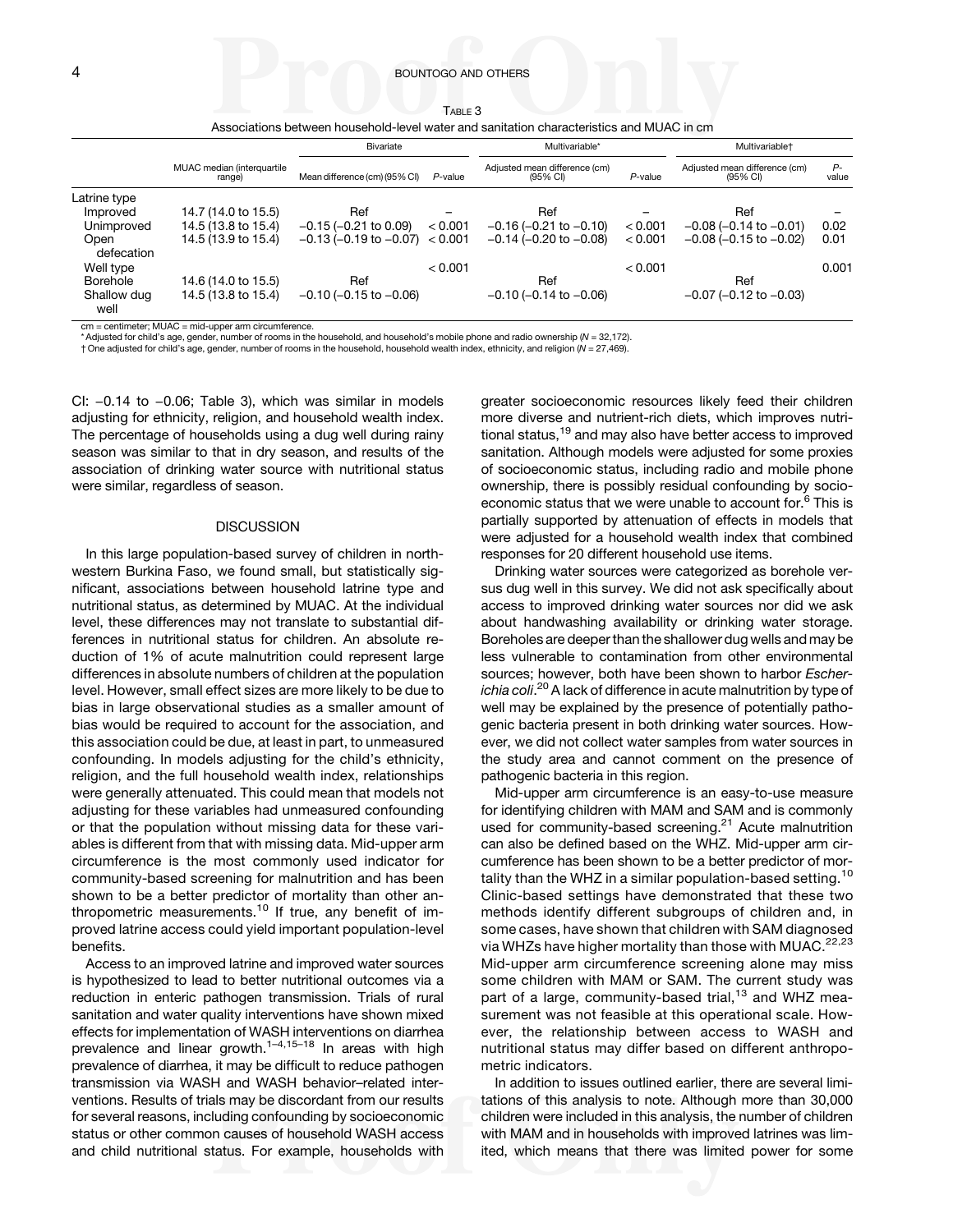<span id="page-4-0"></span>comparisons. As previously mentioned, we did not have anthropometric indicators, other than MUAC, and cannot comment on associations between WASH indicators and chronic malnutrition. We did not measure diarrhea or measurements of pathogen burden to understand whether households with improved WASH had lower infection burden because the primary goal of the initial household survey was to understand basic household resources and characteristics. Household WASH indicators were limited to toilet type used by the household and source of drinking water. Because of resource limitations in the study, we did not conduct formal structured observations or collect additional information about WASH variables that may be important, such as drinking water storage or handwashing facilities. Finally, household characteristics were measured by the head of household interview and not objectively verified. Heads of households may have underreported open defecation because of social desirability bias. We do not anticipate that this misclassification would be differential with respect to MUAC measurements and thus would most likely bias effect measures toward the null. For example, we found that unimproved latrine usage may be associated with MAM compared with improved latrine usage, but not open defecation. If open defecation was underreported because of social desirability bias, this could potentially explain this result. Strengths of this study include the large sample size that is representative of the entire district and the use of longitudinal data. The longitudinal data available in this study decrease some of the potential for reverse causality that would be introduced by the use of crosssectional data.

In this large census-based study of children in northwestern Burkina Faso, we found a small, but statistically significant, association between access to improved latrines and borehole versus dug wells and MUAC in children younger than 5 years. Children in households with improved access to WASH may have reduced enteric pathogen exposure that improves their nutritional status; however, this relationship may also be due to residual confounding by socioeconomic status. Collection of data related to diarrhea and environmental samples could improve estimates and understanding mechanisms of the effect of latrine conditions and different water sources on pathogen exposure, diarrhea, and nutritional status.

Received May 21, 2020. Accepted for publication October 16, 2020.

Financial support: The CHAT study was supported by the Bill & Melinda Gates Foundation (OPP1187628).

Disclosure: The study was reviewed and approved by the Comité National d'Ethique pour la Recherche (National Ethics Committee of Burkina Faso) in Ouagadougou, Burkina Faso, and the Institutional Review Board the University of California, San Francisco, in the United States. Written informed consent was obtained from each head of households for participation in the household survey and census and from each child's caregiver for participation in the study.

Authors' addresses: Mamadou Bountogo, Mamadou Ouattara, Ali Sié, Guillaume Compaoré, Clarisse Dah, Valentin Boudo, and Alphonse Zakane, Centre de Recherche en Sante de Nouna, Nouna, Burkina Faso, E-mails: [drbountogo@yahoo.fr](mailto:drbountogo@yahoo.fr), [md.ouattara@yahoo.fr,](mailto:md.ouattara@yahoo.fr) [sieali@yahoo.fr](mailto:sieali@yahoo.fr), [gcompaore2@gmail.com,](mailto:gcompaore2@gmail.com) [n.clarissedah@yahoo.fr,](mailto:n.clarissedah@yahoo.fr) [valentinboudo@gmail.com,](mailto:valentinboudo@gmail.com) and [al\\_zakane@yahoo.fr.](mailto:al_zakane@yahoo.fr) Elodie Lebas, Jessica M. Brogdon, William W. Godwin, Ying Lin, Benjamin F. Arnold, and Catherine E. Oldenburg, Francis I, Proctor Foundation, University of California, San Francisco, CA, E-mails: [elodie.lebas@ucsf.edu,](mailto:elodie.lebas@ucsf.edu) [jessica.brogdon@ucsf.edu](mailto:jessica.brogdon@ucsf.edu), [william.godwin@ucsf.edu,](mailto:william.godwin@ucsf.edu) [ying.lin@ucsf.](mailto:ying.lin@ucsf.edu) [edu](mailto:ying.lin@ucsf.edu), [ben.arnold@ucsf.edu](mailto:ben.arnold@ucsf.edu), and [catherine.oldenburg@ucsf.edu](mailto:catherine.oldenburg@ucsf.edu).

This is an open-access article distributed under the terms of the [Creative Commons Attribution \(CC-BY\) License](https://creativecommons.org/licenses/by/4.0/), which permits unrestricted use, distribution, and reproduction in any medium, provided the original author and source are credited.

# **REFERENCES**

- 1. Pickering AJ et al., 2019. The WASH Benefits and SHINE trials: interpretation of WASH intervention effects on linear growth and diarrhoea. Lancet Glob Health 7: e1139–e1146.
- 2. Luby SP et al., 2018. Effects of water quality, sanitation, handwashing, and nutritional interventions on diarrhoea and child growth in rural Bangladesh: a cluster randomised controlled trial. Lancet Glob Health 6: e302–e315.
- 3. Null C et al., 2018. Effects of water quality, sanitation, handwashing, and nutritional interventions on diarrhoea and child growth in rural Kenya: a cluster-randomised controlled trial. Lancet Glob Heal 6: e316–e329.
- 4. Humphrey JH et al., 2019. Independent and combined effects of improved water, sanitation, and hygiene, and improved complementary feeding, on child stunting and anaemia in rural Zimbabwe: a cluster-randomised trial. Lancet Glob Heal 7: e132–e147.
- 5. Checkley W, Gilman RH, Black RE, Epstein LD, Cabrera L, Sterling CR, 2004. Effect of water and sanitation on childhood health in a poor Peruvian peri-urban community. Lancet 363: 112–118.
- 6. Arnold BF, Null C, Luby SP, Colford JM, 2018. Implications of WASH benefits trials for water and sanitation. Lancet Glob Heal 6: e616–e617.
- 7. Tickell KD, Sharmin R, Deichsel EL, Lamberti LM, Walson JL, Faruque ASG, Pavlinac PB, Kotloff KL, Chisti MJ, 2020. The effect of acute malnutrition on enteric pathogens, moderate-tosevere diarrhoea, and associated mortality in the Global Enteric Multicenter Study cohort: a post-hoc analysis. Lancet Glob Heal 8: e215–e224.
- 8. Guerrant RL, Schorling JB, McAuliffe JF, Auxiliadora de Souza M, 1992. Diarrhea as a cause and an effect of malnutrition: diarrhea prevents catch-up growth and malnutrition increases diarrhea frequency and duration. Am J Trop Med Hyg 47: 28–35.
- 9. Mata L, 1992. Diarrheal disease as a cause of malnutrition. Am J Trop Med Hyg 47: 16–27.
- 10. O'Brien KS et al., 2020. Comparison of anthropometric indicators to predict mortality in a population-based study of children under 5 in Niger. Public Health Nutr 23: 538–543.
- 11. Grellety E, Krause LK, Eldin MS, Porten K, Isanaka S, 2015. Comparison of weight-for-height and mid-upper arm circumference (MUAC) in a therapeutic feeding programme in South Sudan: is MUAC alone a sufficient criterion for admission of children at high risk of mortality? Public Health Nutr 18: 2575–2581.
- 12. Sie A, Louis VR, Gbangou A, Müller O, Niamba L, Stieglbauer G, Yé M, Kouyaté B, Sauerborn R, Becher H, 2010. The health and demographic surveillance system (HDSS) in Nouna, Burkina Faso, 1993–2007. Glob Health Action 3: 5284.
- 13. Sié A et al., 2019. A double-masked placebo-controlled trial of azithromycin to prevent child mortality in Burkina Faso, West Africa: Community Health with Azithromycin Trial (CHAT) study protocol. Trials 20: 675.
- 14. Sié A et al., 2020. Insecticide-treated bed net access and use among preschool children in Nouna district, Burkina Faso. Int Health 12: 164–169.
- 15. Clasen T, Alexander K, Sinclair D, Boisson S, Peletz R, Chang HH, Majorin F, Cairncross S, 2015. Interventions to improve water quality for preventing diarrhoea. Cochrane Database Syst Rev 10: CD004794.
- 16. Wolf J et al., 2014. Assessing the impact of drinking water and sanitation on diarrhoeal disease in low- and middle-income settings: systematic review and meta-regression. Trop Med Int Health 19: 928–942.
- 17. Pickering AJ, Djebbari H, Lopez C, Coulibaly M, Alzua ML, 2015. Effect of a community-led sanitation intervention on child diarrhoea and child growth in rural Mali: a cluster-randomised controlled trial. Lancet Glob Health 3: e701–e711.